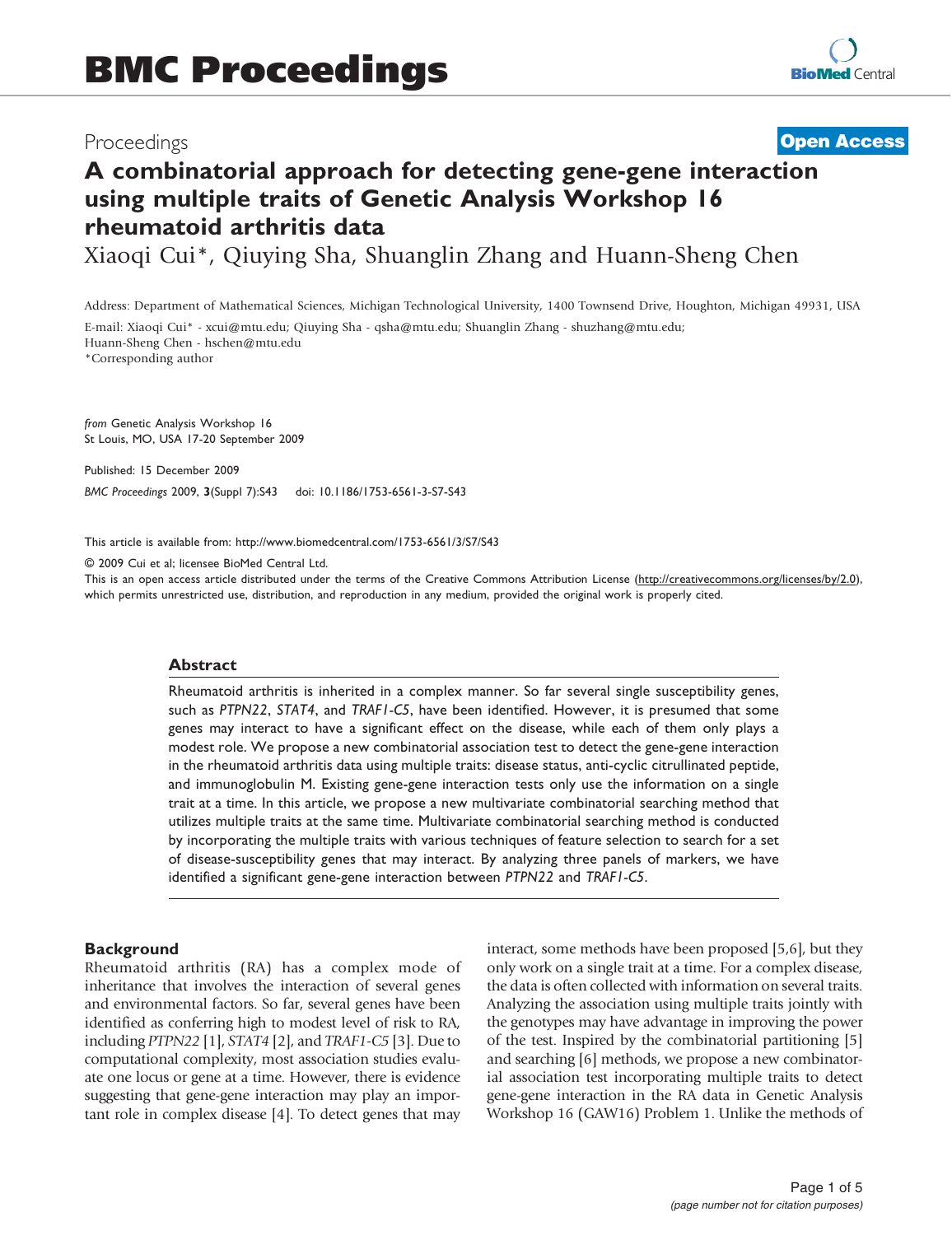Nelson et al. [\[5\]](#page-4-0) and Sha et al. [\[6](#page-4-0)], our test utilizes the information on multiple traits (disease status, anti-cyclic citrullinated peptide (anti-CCP) and immunoglobulin M (IgM)) at the same time. Moreover, to improve computational efficiency incurred by incorporating multiple traits, we use the K-mean clustering method to reduce the dimension, as well as the Akaike's information criterion (AIC) to select models.

## Methods

#### Marker selection

We selected 151 single-nucleotide polymorphisms (SNPs) from the three genes which are mentioned above. For PTPN22, 41 consecutive SNPs (from rs10858004 to rs11485101) in and around the PTPN22 gene were included. The recently reported SNP rs2476601 (encoding R620W) is the center of the 41 markers that span an interval of more than 400 kb. rs2476601 is well known to be associated with multiple autoimmune diseases, including RA [\[1\]](#page-4-0).

For STAT4, we selected 51 SNPs (from rs883844 to rs6744978) in STAT1-STAT4 region [[2](#page-4-0)] covering more than 200 kb. Remmers et al. [\[2\]](#page-4-0) conducted case-control analysis and located rs7574865 as the most significant SNP associated with disease in this region.

In the TRAF1-C5 region on chromosome 9, we tested 59 SNPs (from rs10739575 to rs4837820) that span a region of about 400 kb covering all the SNPs genotyped by Plenge et al. [\[3\]](#page-4-0) and Kurreeman et al. [\[7\]](#page-4-0). Plenge et al. [[3](#page-4-0)] located the most significant SNP rs3761847, and Kurreeman et al. [\[7\]](#page-4-0) also confirmed the importance of the TRAF1-C5 region.

#### Data cleaning

We removed the SNPs that have only one type of genotype or with genotype missing rate  $\geq$  5%. After genotype imputation (see below "Genotype and phenotype imputation"), the data were further filtered based on minor allele frequency (MAF)  $<$  5% and the p-value of HWE test <0.001. Finally, 137 SNPs remained.

We also discarded the diseased individuals with missing anti-CCP or IgM measures. To minimize the effect of outliers, we removed individuals with anti-CCP  $\geq$  500 or IgM  $\geq$  800. After the above data trimming, 1860 individuals (1194 controls and 666 cases) remained for analysis.

#### Genotype and phenotype imputation

Missing genotypes for each SNP were randomly imputed based on the marginal distribution of the genotypes in all other individuals.

Because all anti-CCP and IgM values are missing in controls, we imputed these two values for each control from a bivariate normal distribution whose means (11.1 for anti-CCP and 12 for IgM) and variances (58.5225 and 0.4) are taken from the existing literatures [[8,9\]](#page-4-0). The correlation (0.074) between anti-CCP and IgM in controls is assumed to be the same as in the 666 trimmed cases. After imputation, the distributions of anti-CCP and IgM in cases and controls were compared by boxplots [\(Figure 1\)](#page-2-0). We found that the imputed trait values successfully distinguish the cases and controls: there is a large difference in trait values between cases and controls, and even the maximum trait values in controls are below the traits' first quartile in cases. Moreover, after imputation, the general correlation between anti-CCP and IgM (combining cases and controls) is 0.117, a little bit larger than 0.074, which is expected.

# The MCSM algorithm

The goal of the multivariate combinatorial searching method (MCSM) is to identify a set of loci that are associated with the multiple traits. Suppose that, within one or several genes, K SNP loci are genotyped. Consider the subsets of the *K* SNPs, there are  $\frac{K!}{L!(K-L)}$  $\frac{K!}{((K-L)!}$  hoosing L from K) different locus-sets that involve L SNPs ( $1 \le L \le$ K). L is a pre-specified number, and in our implementation, we only consider single-locus sets  $(L = 1)$  and twolocus sets ( $\vec{L} = 2$ ). For the N individuals, the *i*<sup>th</sup> individual<br>has a trait vector  $y_i = (y_i, y_i, y_i)^T$ ,  $i = 1, N$ . Let has a trait vector  $\gamma_i = (\gamma_{i1}, \gamma_{i2}, \gamma_{i3})^T$ ,  $i = 1, ..., N$ . Let  $\left( \begin{array}{c} y_1^T \\ y_1 \end{array} \right)$ 

$$
Y = \begin{bmatrix} Y_1 \\ Y_2 \\ \vdots \\ Y_N \end{bmatrix}
$$
. The procedure of MCSM can be divided into

three steps:

#### Step 1. Filter all possible L-locus sets

In Step 1, we search all *L*-locus sets  $(L = 1,2)$  and use a filter to retain those sets that can explain a significant proportion of the total variation in the multiple traits. For a L-locus set  $(L = 1, 2)$  let  $g_1$ , ...,  $g_{m+1}$  denote all the distinct multi-locus genotypes observed in the sample, where  $m+1$  is the total number of distinct multi-locus genotypes in this sample. For example, if  $L = 1$ , then  $m = 2$ . The *i*<sup>th</sup> individual has corresponding genotypic coding as  $X_i = (x_{i1}, ..., x_{im})$  where

$$
x_{ij} = \begin{cases} 1 & \text{if the genotype of } i^{\text{th}} \text{ individual is } g_j \\ 0 & \text{otherwise} \end{cases}.
$$

Consider a multivariate linear regression model:

$$
\gamma_i = \beta_0 + \beta_1 x_{i1} + \dots + \beta_m x_{im} + \varepsilon_i, \qquad (1)
$$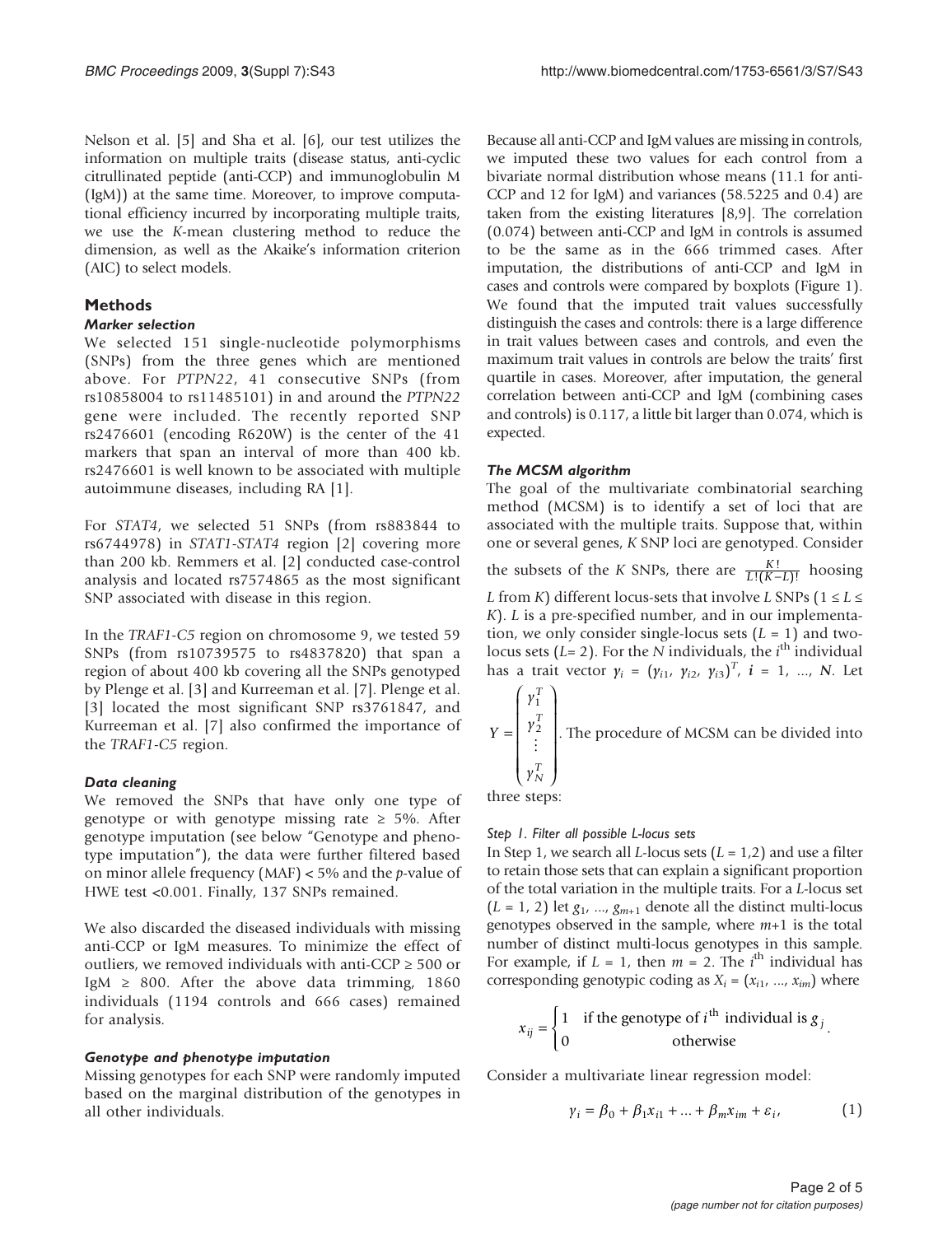<span id="page-2-0"></span>

Distributions of anti-CCP and IgM in cases and controls after phenotype imputation.

where the coefficient  $\beta_j = (\beta_{j1}, \beta_{j2}, \beta_{j3})^T$ ,  $j = 1, ..., m$ , and<br> $\epsilon_2 = (\epsilon_1, \epsilon_2, \epsilon_3)^T$ ,  $j = 1, ..., N$  is a three-dimensional  $\varepsilon_1 = (\varepsilon_{i1}, \varepsilon_{i2}, \varepsilon_{i3})^T$ ,  $i = 1, ..., N$  is a three-dimensional random vector independent of the genotypic score X. random vector, independent of the genotypic score  $X_i$ 

Equivalently, Eq. (1) can be rewritten as

$$
Y = XB + \mathfrak{S},\tag{2}
$$

where Y is denoted as above,  $X = (J, X_1, X_2, ..., X_N)^T$  and<br>Lis a vector whose elements are 1's  $B - (B_1, B_2, ..., B_N)^T$ *J* is a vector whose elements are 1's,  $B = (\beta_0, \beta_1, ..., \beta_m)^T$ <br>and  $\mathcal{F} = (s_1, s_2, ..., s_m)^T$ and  $\mathfrak{I} = (\varepsilon_1, \varepsilon_2, ..., \varepsilon_N)^T$ .

Based on the multivariate model in Eqs. (1) or (2), a natural choice of filter for screening out the insignificant SNP loci is an  $R^2$ -like measure of association between Y

and 
$$
X: R_M^2 = \frac{|S_{yx}S_{xx}^{-1}S_{xy}|}{|S_{yy}|} = |S_{yy}^{-1}S_{yx}S_{xx}^{-1}S_{xy}|
$$
 where  $S_{yy}$  is

the sample covariance matrix of the  $\gamma$  values,  $S_{xx}$  is the sample covariance matrix of x values, and  $S_{xy}$  is the matrix of sample covariance between  $\gamma$  values and  $x$ values. However,  $R_M^2$  is too small to meaningfully reflect the amount of association. Therefore, we use  $r$ , the square root of the maximum eigenvalue of  $S_{yy}^{-1}S_{yx}\overline{S}_{xx}^{-1}S_{xy}$ , which is also the largest canonical correlation between Y and X. Within all L-locus sets, after calculating the r value for each set, we retain the top 10 sets that have the largest  $r$  values for future validation (step 2).

Step 2. Validate and compare the locus-sets retained in Step 1 In Step 2, we validate and compare those locus sets retained in Step 1. Because m becomes large rapidly as L increases, K-mean clustering method is used to reduce the high dimension [\[6\]](#page-4-0). Then for a two-locus set (nine genotypes), we only need evaluate eight  $(k = 2,3,...,9)$ different partitions of the nine genotypes, instead of 21,146 [\[5\]](#page-4-0). After partitioning the genotypes into  $k$ groups, denote  $G_1,...,G_k$  to be the k genotype groups found by the K-mean clustering method and then redefine a numerical code for the genotype of the  $i^{\text{th}}$ <br>individual as  $X_i = (x_i, \ldots, x_{i+1})$  where individual as  $X_i = (x_{i,1}, ..., x_{i,k-1})$ , where

$$
x_{i,j} = \begin{cases} 1 & \text{if the genotype of } i\text{th individual belongs to } G_j \\ 0 & \text{otherwise} \end{cases}.
$$

In this way, we construct a new multivariate regression model for each retained locus set, which is similar to Eqs. (1) or (2). The AIC of the multivariate model is a measure that indicates the reliability of the model. The small value of AIC means that the model or the locus set is reliable. For a specific locus set, the AIC value for each partition is calculated, and the smallest AIC is chosen as the final value of the objective function of that locus set:

$$
T = \min_{2 \leq k \leq m+1} AIC(k).
$$

At the end of Step 2, the best locus set is chosen as the one that has the smallest value of the objective function T.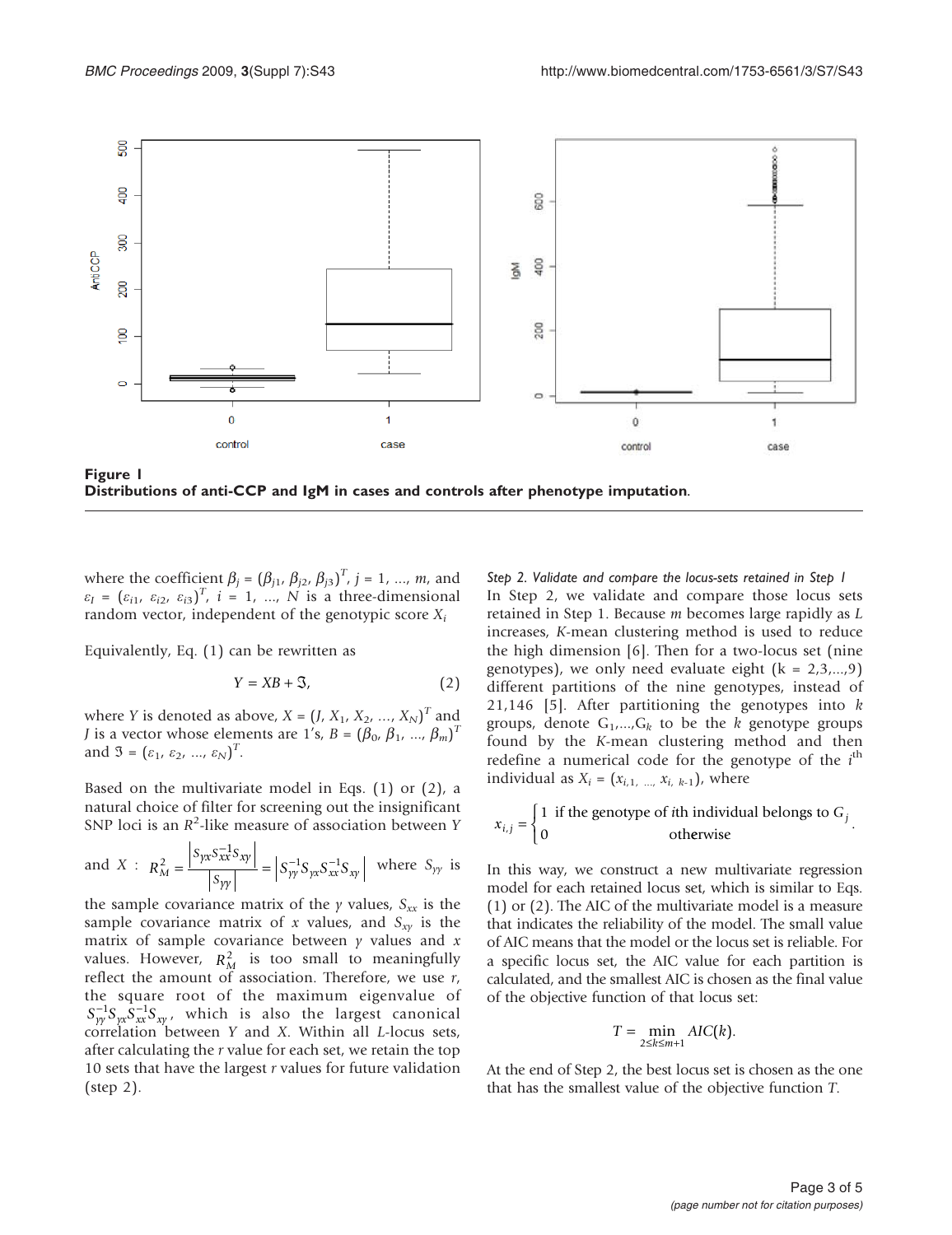### Step 3. Assess the statistical significance

To assess the statistical significance of the best locus set chosen from Step 2, we perform a permutation test. Denote the objective function  $(T)$  value of the best locus set as  $T_0$ . In each permutation, the trait vectors  $\gamma = (\gamma_1, \gamma_2, \gamma_3)$  $y_3$ <sup>T</sup> of the individuals are randomly permuted, then Step 1 and 2 are repeated on the randomized data. A objective 1 and 2 are repeated on the randomized data. A objective function (T) value is obtained for each permutation. For 1000 permutations, denote values of the objective function (T) by  $T_1$ ,  $T_2$ , ...,  $T_{1000}$ . The overall p-value of the test for association between the final locus set and the multiple trait is  $\frac{\# \{i : T_i > T_0\}}{1000}$ .

#### Data simulation

Before applying the MCSM to the GAW 16 data, the method was evaluated through simulated data sets. To assess the type I error, we generated genotypes at ten independent markers by the MAF (assuming equal MAF across the ten markers); the phenotype data is the same as the one used in GAW16. To evaluate the power of MCSM, we generated both genotype and phenotype data based on the dichotomous trait in GAW16. Here we simulated the checkerboard model [[6](#page-4-0)] with two functional SNPs. From the dichotomous trait in GAW16 data (666 cases and 1194 controls), the genotypes at two functional SNPs were generated. Then according to the genotypes at the two functional loci, the two quantitative traits can be generated [[6](#page-4-0)]. For testing both type I error and power, 100 replicates with 100 permutations were conducted, and MAF varied from 0.1 to 0.5.

# **Results**

# Simulated data

When the level of significance is 0.05, the type I errors of the MCSM are 0.05 for an MAF of 0.1 and 0.5, respectively, and power was 100% for both MAF of 0.1 and 0.5. Thus, when combining multiple traits, the power of the MCSM is very high.

# GAW16 RA data

After implementing MCSM on 1860 individuals with 137 SNPs, we located the best set as a two-locus set: rs7037673 (TRAF1-C5) and rs2476601 (PTPN22) with a p-value of 0.031. Table 1 lists the top five two-locus sets and Table 2 lists the top five single-locus sets as well as

|  |  |  |  | Table 1: Top five two-locus sets |  |
|--|--|--|--|----------------------------------|--|
|--|--|--|--|----------------------------------|--|

| $SNP$   (gene)       |     | Chr SNP 2 (gene)   |   | $Chr$ p-value |
|----------------------|-----|--------------------|---|---------------|
| rs7037673 (TRAF1-C5) | 9   | rs2476601 (PTPN22) | L | 0.031         |
| $rs17611$ (TRAFI-C5) | 9   | rs2476601 (PTPN22) | L | 0.058         |
| rs3761847 (TRAF1-C5) | 9   | rs2476601 (PTPN22) | ı | 0.067         |
| rs993247 (TRAFI-C5)  | - 9 | rs2476601 (PTPN22) | ı | 0.08          |
| rs1951784 (TRAFI-C5) | 9   | rs2476601 (PTPN22) |   | 0.093         |

#### Table 2: Top five single-locus sets

| SNP (gene)            | Chr | b-value |  |
|-----------------------|-----|---------|--|
| rs2476601 (PTPN22)    |     | 0.942   |  |
| rs3761847 (TRAF1-C5)  |     |         |  |
| rs7037673 (TRAF1-C5)  |     |         |  |
| rs10760130 (TRAF1-C5) |     |         |  |
| rs10985073 (TRAF1-C5) |     |         |  |

their  $p$ -values. As we can see, no single-locus set is significant, and even the T value of the best single-locus set is still greater (worse) than the T values of all retained two-locus sets, which could be evidence of the dominance of joint (gene-gene interaction) effects upon marginal effects of the candidate genes.

From Table 1, each two-locus set includes rs2476601 (actually, all 25 retained two-locus sets include rs2476601). Although rs2476601 (PTPN22) is also topranked when only considering marginal effect (Table 2), it affects the trait variation even more (with a much larger T value) when considered jointly with another SNP. Three SNPs in TRAF1-C5, rs17611, rs993247, and rs1951784, are not significant in single-locus sets, but stand out when interacting with rs2476601 in two-locus sets. rs7037673 (TRAF1-C5) is as active as rs3761847 (TRAF1-C5) in both single- and two-locus sets. However, we did not get any evidence supporting rs7574865 (STAT4).

In summary, considering three genes together, TRAF1-C5 and PTPN22 interact significantly, with the best twolocus set being rs7037673 and rs2476601. In the gene TRAF1-C5, we discovered SNP rs7037673, which is as active as rs3761847 in both single-locus and two-locus sets. However, we did not detect any significant role for rs7574865 (STAT4).

#### **Discussion**

The primary advantage of MCSM is that it utilizes multiple traits at the same time to detect gene-gene interactions. However, the computations become intensive due to the trait matrix instead of a trait vector, so we only considered one-locus and two-locus sets in our current analysis. To reduce the computational burden, certain efficient screening statistic or any machinelearning methods could be used.

The other concern is the validity of our simulated phenotypes in controls. From the statistical point of view, we could impute them by empirical parameters, and our method works well as long as the traits' distributions in cases and controls largely differ from each other. However, whether such imputated phenotypes are reasonable and meaningful in the biological view still needs further discussion.